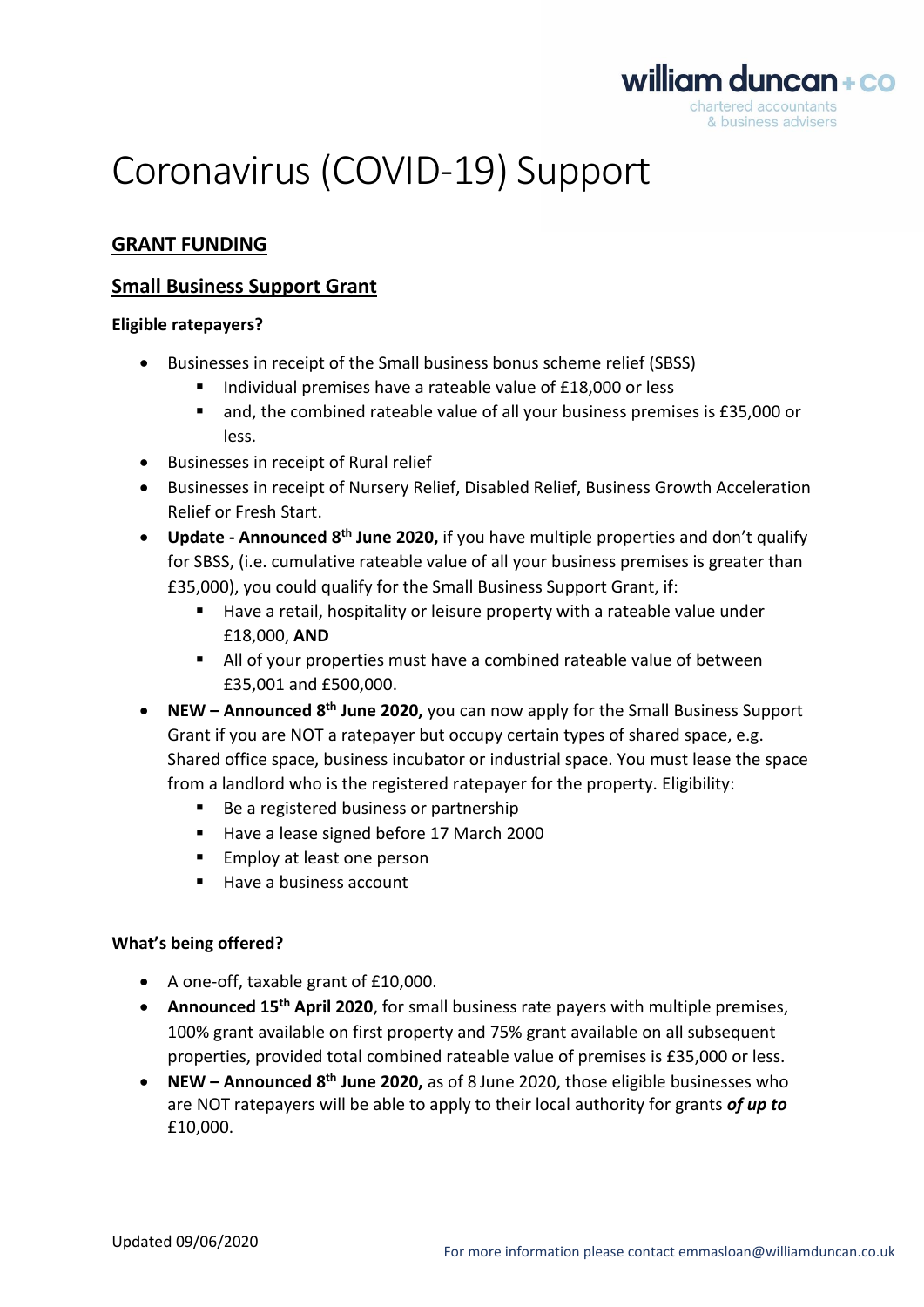

#### **How to claim?**

- Application process for £10,000 grants is available now. Please check your relevant local authority website to download necessary form to complete. *Please note, some councils are operating an online application process, which will request the same information as the form.*
- Key piece of information required is your 'rates reference' number, which you can find on your 2019/20 rates notice.
- Application process for 75% grants available on additional properties will be available from **5 th May 2020.**
- **New – Announced 8 th June 2020,** the Small Business Grant and Retail, Hospitality and Leisure Grant schemes will now close for new applications on **10 July**. This was previously 31 March 2021, however new applications have slowed in recent weeks, as most eligible businesses have already claimed their grant and the Scottish Government is keen to utilise and re-route funds left in the Scheme to help other businesses.

#### **When will I receive grant?**

• Councils are aiming to pay out grant funds within 10 working days upon receipt of application.

# **Retail, Hospitality, Leisure Support Grant**

#### **Eligible ratepayers?**

- Ratepayers in the retail, hospitality and tourism sectors, with a property rateable value of between £18,001 and up to and including £51,000.
- Qualifying businesses below:

#### **RETAIL**

- Auction marts Shops
- 
- Furnishing shops/display rooms
- Second-hand car lots
- 
- 
- 
- 
- 
- Domestic appliance repair Funeral directors
- Photo processing extensive the Tool hire
- Car hire
- 
- Opticians Post offices
	- Showrooms (including car/caravan showrooms)
- Markets Car washes
	- Garden centres **•** Petrol stations
	- Shoe repairs/key cutting example and beauty services
- Travel agents Ticket offices
- Dry cleaners Launderettes
	-
	-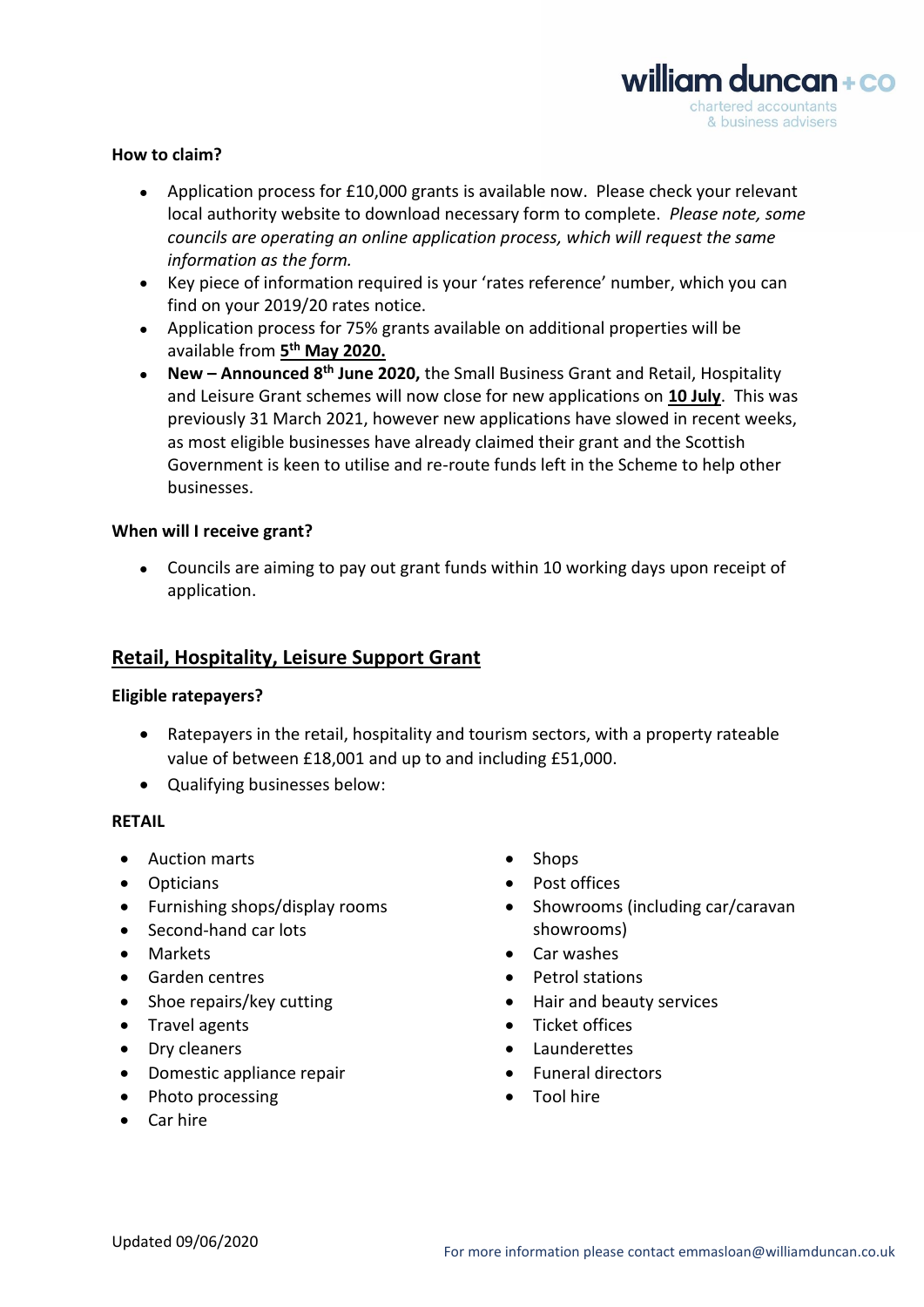william duncan+co chartered accountants & business advisers

#### **HOSPITALITY**

- Bed and breakfast accommodation Camping sites
- Caravans and caravan sites Chalets and holiday huts
- 
- Public houses Restaurants
- Bothies

#### **LEISURE**

- Arts centres Fishing huts
- Sports clubs/centres/grounds Galleries
- Museums Cinemas
- 
- Studios
- Live music venues
- 
- 
- Guest houses  **Hotels and hostels** 
	-
	-
	-
	-
- Music venues Recreation grounds
	- Theatres

#### **What's being offered?**

- A one-off, taxable grant of £25,000.
- **Announced 15th April 2020**, 100% grant available on first property and 75% grant available on all subsequent properties, provided total combined rateable value of premises is £51,000 or less.
- **NEW – Announced 8 th June 2020**, the above upper combined rateable value limit has been increased from £51,000 to £500,000.

## **How to claim?**

- Application process for grants is available now. Please check your relevant local authority website to download necessary form to complete. *Please note, some councils are operating an online application process, which will request the same information as the form.*
- Key piece of information required is your 'rates reference' number, which you can find on your 2019/20 rates notice.
- Application process for 75% grants available on additional properties will be available from **5 th May 2020.**
- **New – Announced 8 th June 2020,** the Small Business Grant and Retail, Hospitality and Leisure Grant schemes will now close for new applications on **10 July**. This was previously 31 March 2021, however new applications have slowed in recent weeks, as most eligible businesses have already claimed their grant and the Scottish Government is keen to utilise and re-route funds left in the Scheme to help other businesses.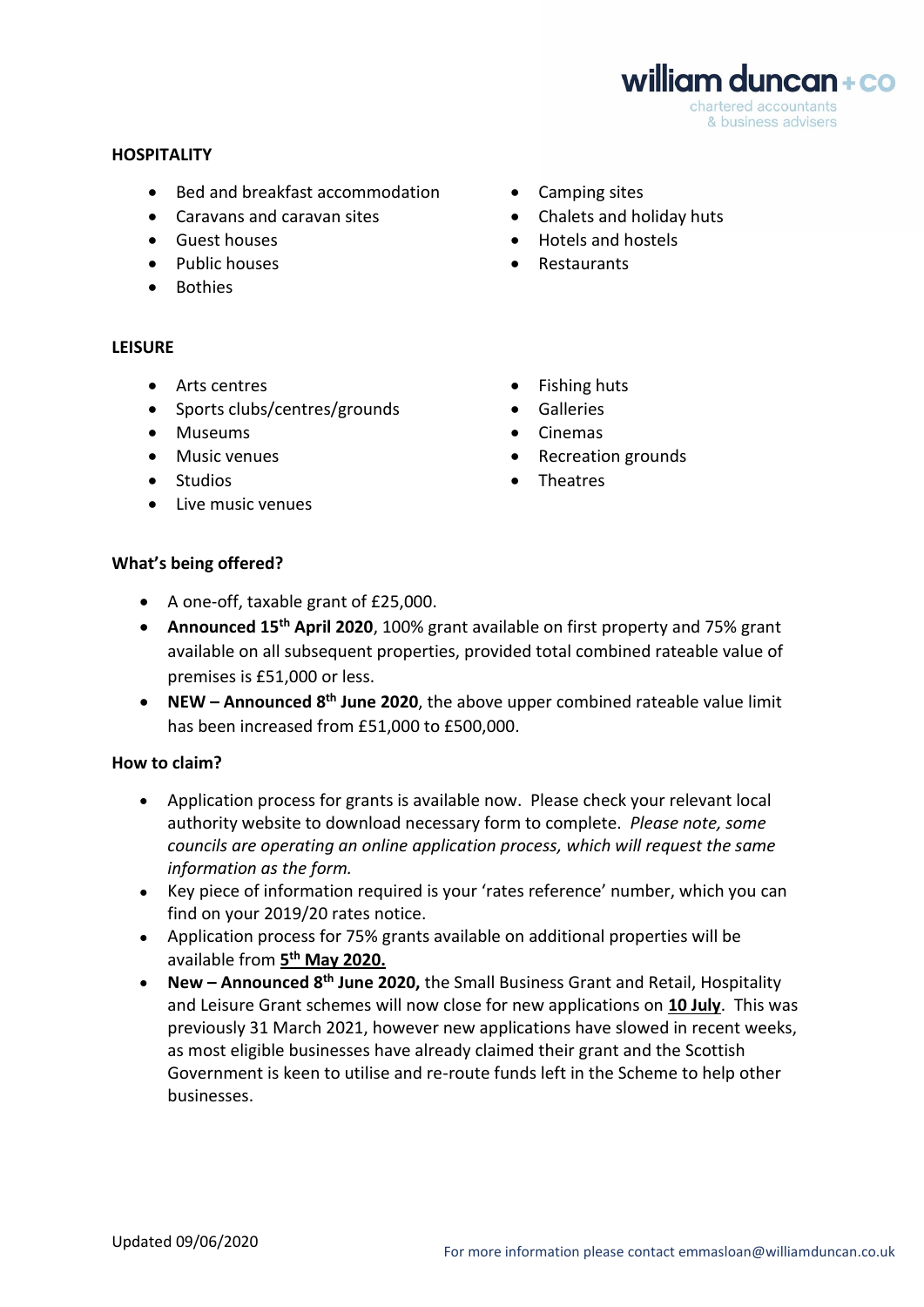

#### **When will I receive grant?**

• Councils are aiming to pay out grant funds within 10 working days upon receipt of application.

## **BUSINESS RATES**

#### **What's being offered?**

- 100% rates relief for ratepayers in the retail, hospitality and tourism sectors from  $1<sup>st</sup>$ April 2020 to 31<sup>st</sup> March 2021. *(Qualifying businesses as stated above)*. **NB.** To get this relief a property has to be occupied.
- All business properties across Scotland will receive a 1.6% rates relief for 2020-21 effectively a rate freeze on last year.

#### **How to claim?**

- The 1.6% rates relief effective on all business properties across Scotland will be administered by local councils automatically.
- Ratepayers in the retail, hospitality and tourism sectors will possibly need to apply to their local council for the 100% rates relief

#### **When will I receive?**

• From the beginning of the new Rates year on  $1<sup>st</sup>$  April 2020.

# **ADDITIONAL GRANT FUNDING (Announced 15th April 2020)**

## **Creative, Tourism & Hospitality Enterprises Hardship Fund**

#### **Eligibility?**

• For creative, tourism and hospitality companies of up to 50 employees not receiving business rates relief.

#### **What's being offered?**

- Rapid access £3,000 hardship grants.
- Larger grants up to £25,000 where it can be demonstrated support is needed.